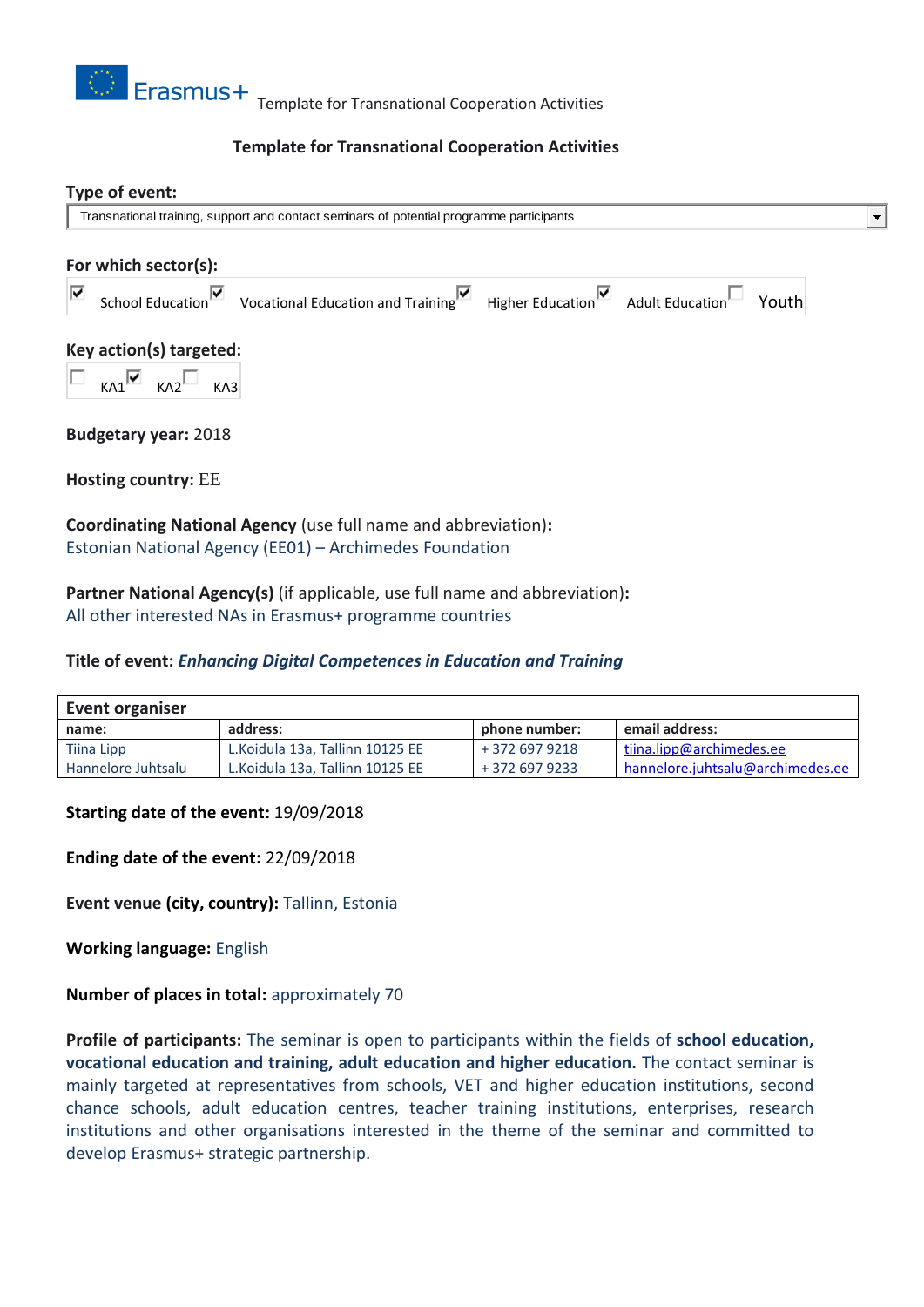

#### **Themes and goals of the event:**

**Digital technologies** are key drivers of innovation, growth and job creation in the global world. Not everybody however, has the knowledge, skills and attitudes to be able to use digital technologies in a critical, collaborative and creative way. According to the Europe´s Digital Progress Report 2017, 19% of the EU population had no digital skills and 44% can be considered as lacking sufficient digital skills in 2016. 14% of the EU population has never used the internet. These are often older citizens, less educated young people, lower income families and migrants who continue to be at the biggest risk of digital exclusion.

The lack of digital competence of a large part of the EU population has dramatic repercussions on their employability perspective. The rapid digital transformation of the economy means that almost all jobs now require some level of digital skills, as does participation in society at large. Digital skills are now as vital as literacy and numeracy and Europe therefore needs digitally competent people who are not only able to use but also to innovate and lead in using these technologies.

**Digital competence** refers to the ability to use digital technologies. It involves the confident and critical use of Information Society Technology (IST) for work, leisure and communication. It is underpinned by basic skills in ICT: the use of computers to retrieve, assess, store, produce, present and exchange information, and to communicate and participate in collaborative networks via the Internet. Being digitally competent is more than being able to use the latest smart phone or computer software  $-$  it is about being able to use such digital technologies in a critical, collaborative and creative way.

One of the main challenges that require actions from educational sector is how to prepare the population to constantly keep updating digital competences in order to adapt in technologically diverse environment. Transnational collaboration and exchange of innovative ideas between European educational institutions through Erasmus+ programme is an opportunity for tackling these issues.

**Expected results:** Contact seminar participants will find motivated partners with same interests and will draft good quality KA2 project proposals for the next Erasmus+ selection round.

**Programme of event:** Will be available soon at the website of the event. The seminar will start by dinner on the 19th of September and will finish by lunch on the 22th.

**Event's webpage** (if applicable): The link to the website will be sent to the interested national agencies in April 2018.

**Travel information:** Will be available soon at the website of the event

**Event fee** (amount in EUR, if applicable): 750 euros

**Event fee** (what covers the fee): accommodation in a single room for 3 nights, all meals and participation in cultural events.